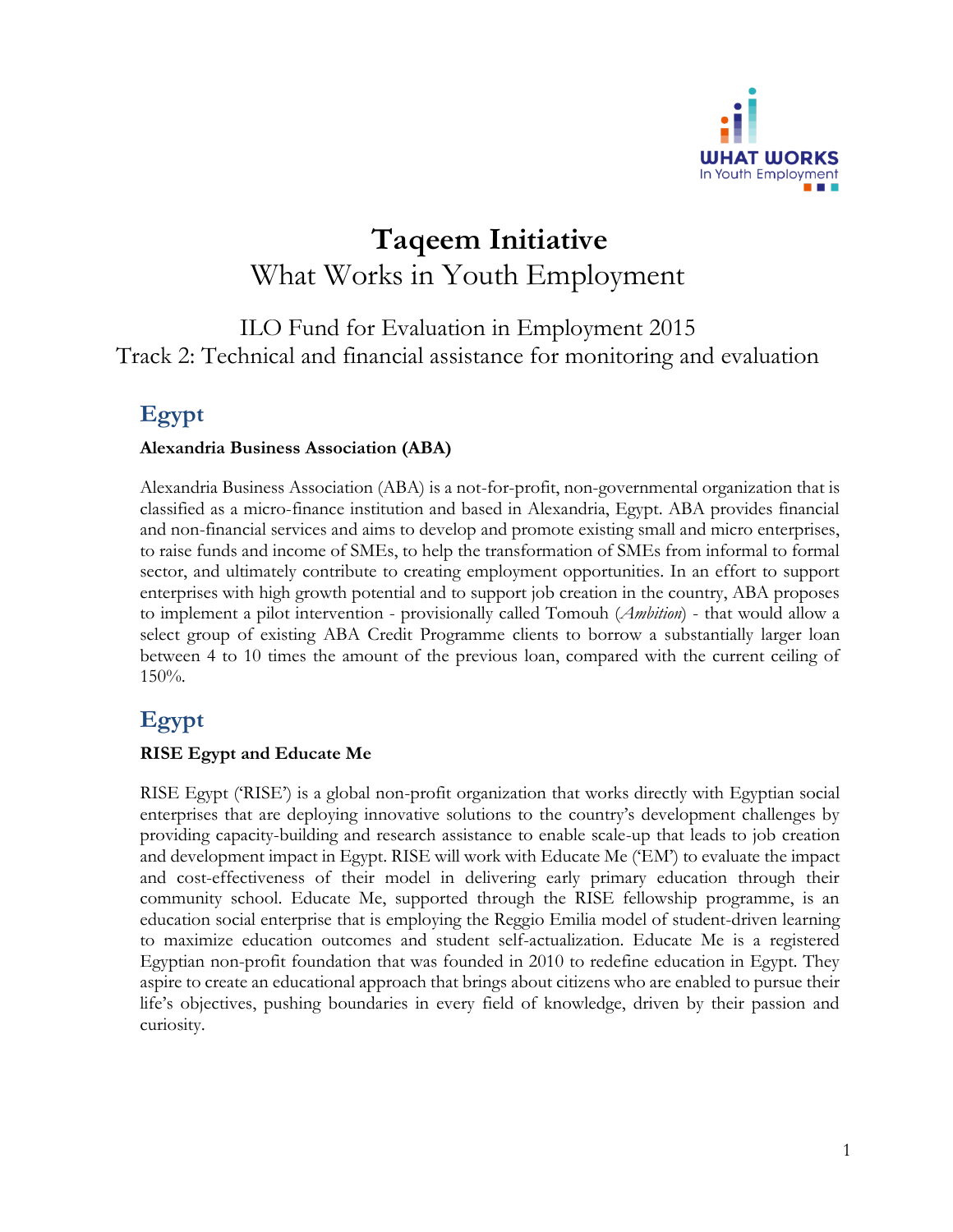# **Jordan**

#### **Business Development Center (BDC)**

Established in 2004, the Business Development Center (BDC) is a non-profit organization committed to fostering economic development and public reform in Jordan and the Middle East. BDC aims to promote entrepreneurship and innovation, create employment opportunities and build individual capacities for youth, women and professionals. BDC's capacity building programme offers students and recent graduates career counselling and soft skill development courses as well as entrepreneurship training sessions in order to boost participants' employability and encourage self-employment.

## **Jordan**

#### **National Employment Strategy Unit (NESU), Ministry of Labour, Jordan**

The National Employment Strategy (2011-2020) was launched under the patronage of His Majesty King Abdullah II and seeks to renew emphasis and generate new momentum to develop and implement policies and programmes aimed at employment generation. The vision of the National Employment Strategy is to improve the standards of living for Jordanians through increased employment, wages and benefits, and productivity improvements. The National Employment Strategy Unit (NESU) at the Ministry of Labour was assigned the responsibility of monitoring the implementation of the National Employment Strategy interventions and evaluate their results. The NES includes interventions executed by governmental institutions and covers policies that target employment issues related to the supply framework, demand framework, and institutional framework.

### **Lebanon**

### **Berytech**

Berytech was created by in 2001 to be the first technological pole in Lebanon and the region that provides a conducive environment for the creation and development of innovative startups. In 2007, Berytech Foundation was created to support the role and objectives of Berytech on local development projects and international collaborations. Berytech supports entrepreneurs through incubation, business support, networking, mentoring, funding and company hosting in a dynamic and vibrant environment. Entrepreneurial activities managed by Berytech include incubation awards, entrepreneurship contests, summer schools and regional academies for entrepreneurs, "from idea to startup" courses to engineers, micro-enterprise acceleration programmes, university roadshows, local and international exhibitions and workshops, entrepreneurs forums, startup weekends, mentoring programmes, networking events, and lunch-debates with key stakeholders.